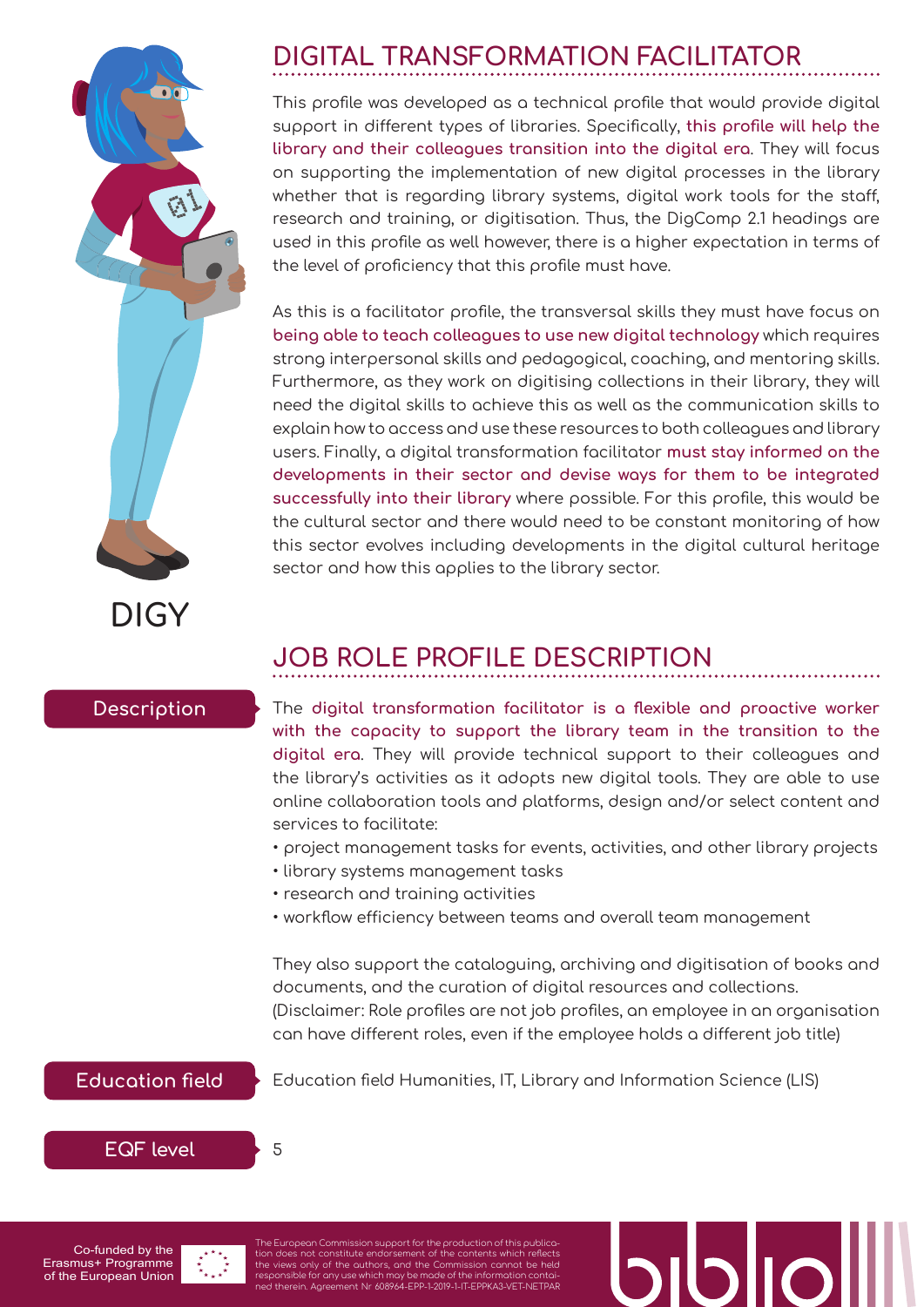### **Tasks/Key responsibilities**

- Support the **implementation and development of internal digital processes** including but not limited to library management processes and digital projects
- Support colleagues in the use of **new digital tools internally** including using digital technology for communications and content production
- Communicate with digital material providers and cultural heritage institutions
- **• Produce digital content** such as videos, podcasts etc to use in the library's digital and in-person activities
- Prepare and **evaluate items for digitisation** ensuring the documents' integrity and safety
- Selection and application of the proper tools and solutions to **digitise resources**
- Ensure the storage and preservation of digital resources according to the standards and norms set in place nationally and internationally
- Digitise documents and the library's collection, **provide contextual information** and **take care of metadata** according to recognised international standards and open data requirements

### **Knowledge**

- Knowledge of library systems management
- Knowledge of widespread systems modelling techniques and development methodologies
- Knowledge of graphic design tools
- Knowledge of digital content creation methodology and tools including production of videos, podcasts and other digital content
- Knowledge of cultural sector including digital cultural heritage and its developments
- Knowledge about digitisation process for books and documents
- Knowledge about digital objects and resources within the library sector

### **Required**

- Knowledge about file compression including of digital formats (TIFF, JPG, PDF, FITS) and high quality images and their updated standards (IIIF)
- Knowledge about technical requirements for different types of digital objects to achieve the long-term preservation of digital resources and selection
- Knowledge of copyright legislation & creative commons and legal aspects of repository, intellectual property rights issues and open access strategies
- Bibliographic, archival description and cataloguing in according to international standards
- Knowledge of metadata standards, especially open data, and capacity of select, tracing schema and apply them in several contexts
- Knowledge of specific domain (art, history, literature)
	- Knowledge about acquisition, information and knowledge organisation

**Desired**

- Knowledge about user analysis and information services
- Knowledge of digital humanities
- Relational databases and content management systems
- Knowledge of Linked Data, Open Data

Co-funded by the Erasmus+ Programme of the European Union

The European Commission support for the production of this publica-tion does not constitute endorsement of the contents which reflects the views only of the authors, and the Commission cannot be held<br>responsible for any use which may be made of the information contai-<br>ned therein. Agreement Nr 608964-EPP-1-2019-1-IT-EPPKA3-VET-NETPAR

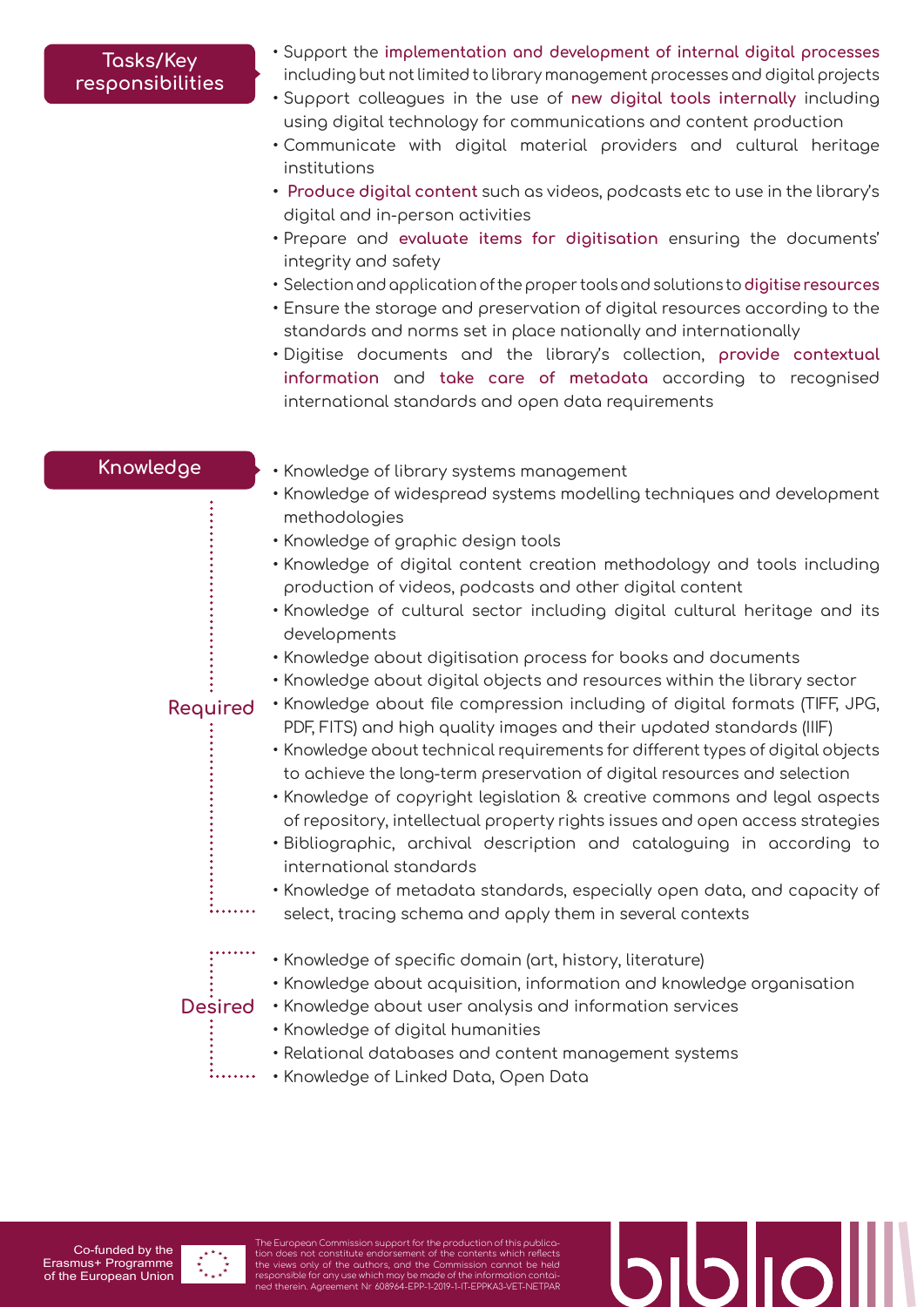### **DigComp 2.1 competences**

### **INFORMATION, DATA, AND MEDIA LITERACY**

### 1.3 - Managing data, information, and digital content

- Ability to organise digital resources into databases and knowing how to navigate and retrieve these when needed
- Management of databases and analysis of user behaviour and use of digitised resources
- Ability to freely use and interpret open data of digital resources and collections (such as statistical data bases etc)

### **COMMUNICATION AND COLLABORATION**

### 2.2 - Sharing through digital technologies

- Able to show colleagues where digitised content is stored and how to access this and navigate the databases efficiently
- Knows how to use various digital tools to share content with colleagues and explain to colleagues how to use these
- 2.4 Collaborating through digital technologies
- Able to communicate with colleagues across domains and staff groups and library users through appropriate means about digitised resources and the databases they are part of
- Able to use new digital tools in their work and support colleagues in adopting these new tools

### **DIGITAL CONTENT CREATION**

### 3.1 - Developing content

**Required**

- Able to digitise different materials into appropriate and relevant formats 3.2 - Integrating and re-elaborating digital content
- Able to make digitised resources available to colleagues and other interested parties so that they are able to reuse in new and innovative ways.
- 3.3 Copyright and licenses
- Understand how copyright legislation, creative commons, legal aspects of repository, intellectual property rights issues and open access strategies are applied in the library context

### 3.4 - Programming

- Able to use mark-up language such as XML on digitised documents and books in a relevant way
- Able to trace open data schema conform to standards for indexing digital resources

### **SAFETY**

### 4.1 - Protecting devices

- Able to maintain the security protocols in place to protect copyrighted documents and databases where digital resources are kept
- Able to help colleagues set up security measures to protect their devices from phishing and other security issues

### 4.2 - Protecting personal data and privacy

• Understands and is able to protect the privacy of people in digitised documents and those using digitised resources

The European Commission support for the production of this publica-tion does not constitute endorsement of the contents which reflects the views only of the authors, and the Commission cannot be held<br>responsible for any use which may be made of the information contai-<br>ned therein. Agreement Nr 608964-EPP-1-2019-1-IT-EPPKA3-VET-NETPAR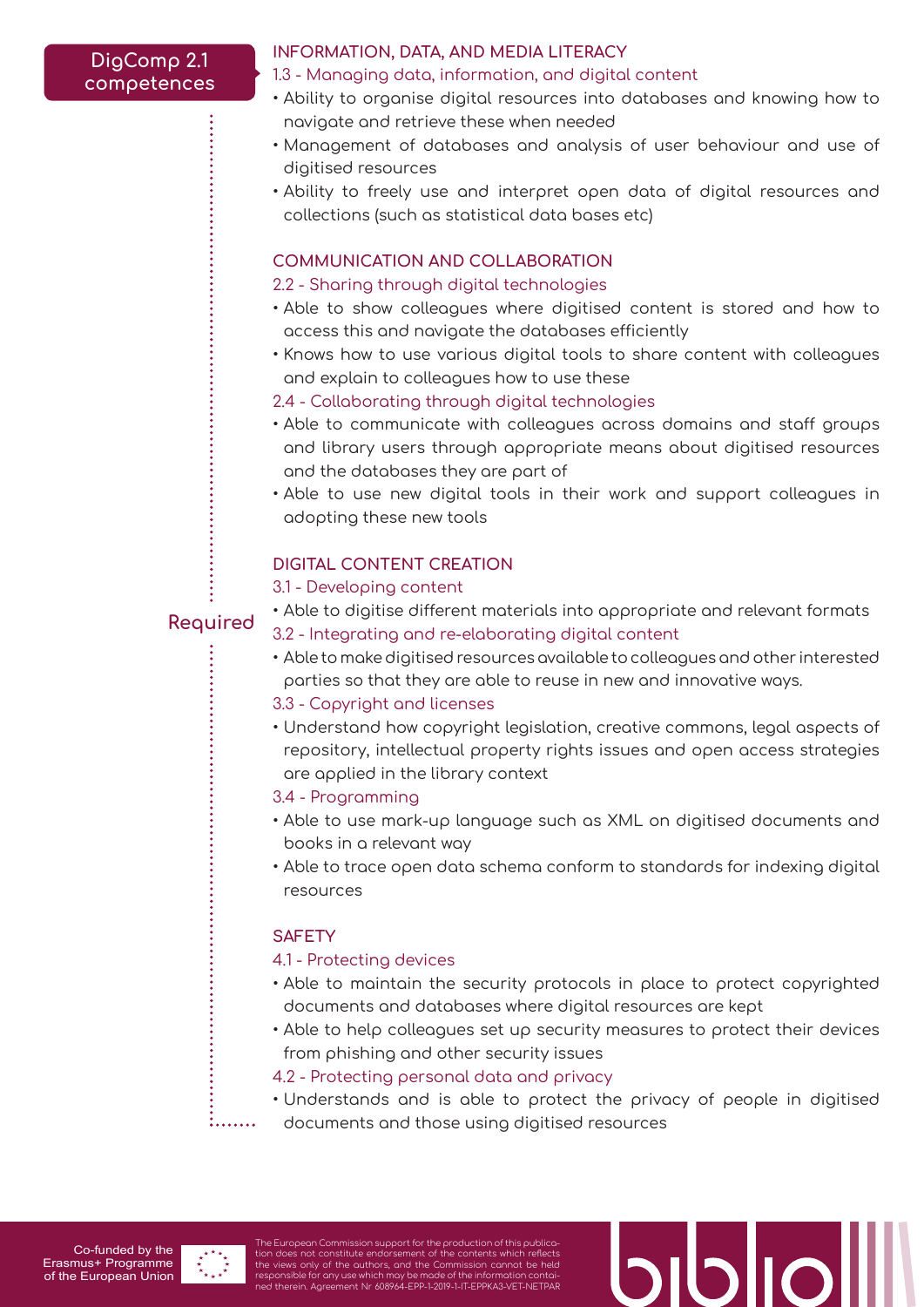**PROBLEM SOLVING**

### 5.1 - Solving technical problems

- Able to identify simple technical issues and solve them without depending on a specialist where possible. Also able to identify an issue that cannot be troubleshooted on their own and soliciting help from a specialist when needed
- 5.2 Identifying needs and technological responses

### **Required**

2. . . . . . .

- Able to identify existing and emerging technological needs (e.g.: accessibility) and suggest digital solutions to address new needs 5.3 using technology creatively
- Able to identify new tools relevant to the library's activities and support colleagues as they integrate this new tool in their work 5.4 identifying digital competence gaps
- Able to identify their own and their colleagues' digital gaps and can suggest training opportunities that would help strengthen the technical capacities within the library

### **SAFETY**

### 4.4 - Protecting the environment

• Aware of the impact digital storage has on the environment and can suggest ways to lower this **Desired**

**Transversal and entrepreneurial competences**

- Mobilising resources
- Motivation & perseverance
- Vision
- Creative thinking skills
- Taking the initiative
- Planning & management
- Coping with ambiguity, uncertainty & risk
- Problem solving
- Time management

### **Required**

. . . . . . . .

- Self-awareness & self-efficacy
	- Mentoring, coaching, and pedagogical skills
	- Decision making
	- Interpersonal skills (communication and active listening, problem solving and decision making, conflict solving and management, negotiation, emotional intelligence, collaboration with others)
- Learning through experience
	- Ethical & sustainable thinking

### • Valuing ideas **Desired**

- Precision & accuracy
- .<br>........ • Advocacy, promotion, marketing and raising awareness



The European Commission support for the production of this publication does not constitute endorsement of the contents which reflects<br>the views only of the authors, and the Commission cannot be held<br>responsible for any use which may be made of the information contai-<br>ned therein. Agreeme